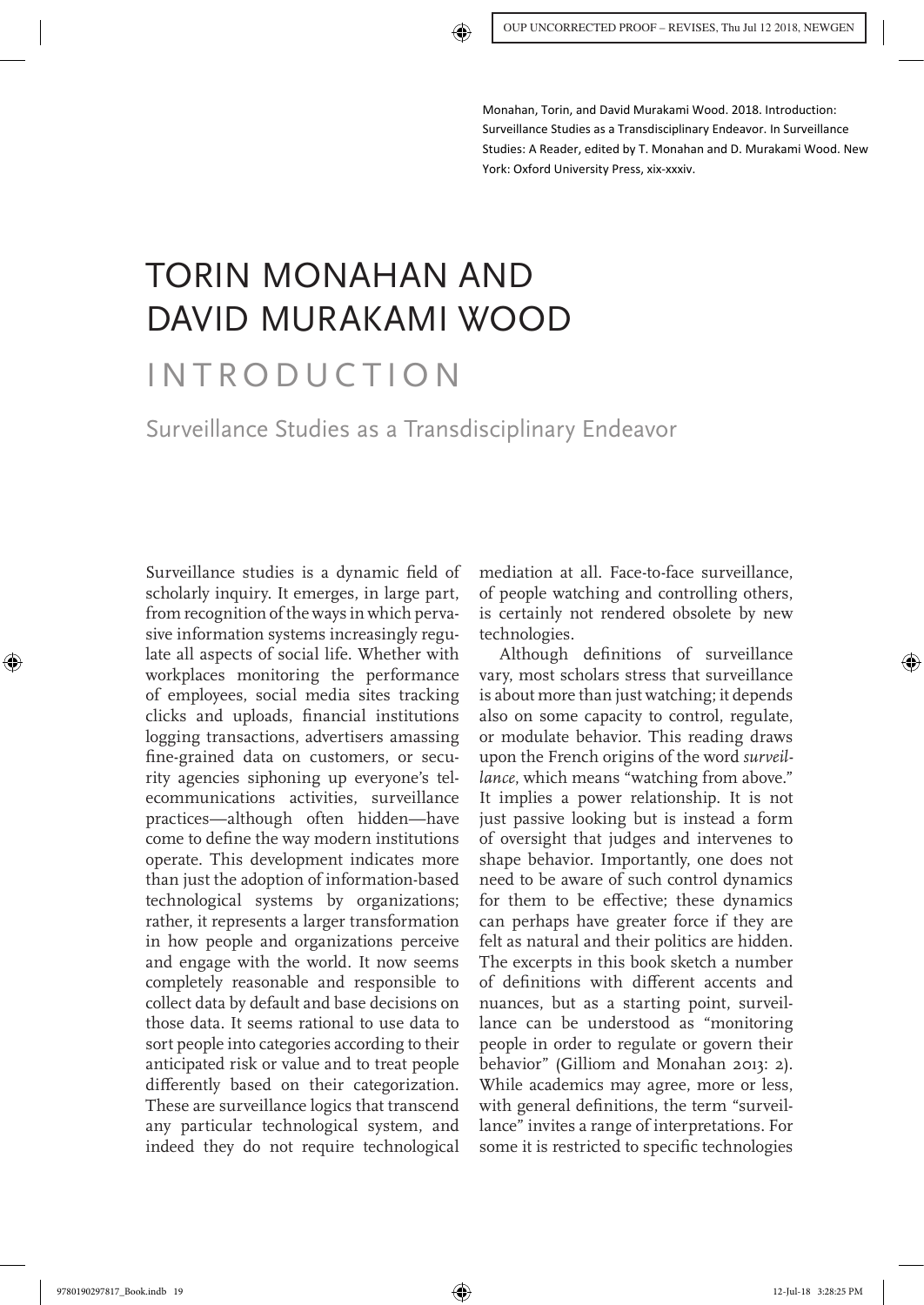or legal designations, whereas for others it signals any form of systematic monitoring that exerts an influence or has a tangible outcome. Additionally, because of its negative connotations, practitioners on the ground often disagree about whether surveillance is taking place. For instance, social scientists who conduct empirical work with policing agencies have found that most law-enforcement personnel do not see their work in that way, even as they describe their professional functions in terms that researchers would label as surveillance.

Surveillance may be ubiquitous, but it acquires different forms, functions, and meanings across social settings. Broadly, one could say that all formations of capital, nation, and state—three aspects that constitute the structure of contemporary societies (Karatani 2014)—depend on mechanisms of surveillance to control markets, regulate bodies, and protect institutions. Recently, these processes were illuminated in the arena of national security and state intelligence, where the public gained newfound awareness of the extent of state surveillance operations with the trove of US National Security Agency (NSA) documents released by Edward Snowden in 2013. Clearly, surveillance flourishes in other spheres too, beyond explicit state operations or formal governance structures. For instance, public interest in surveillance has likewise been piqued by revelations about peer and corporate monitoring on social media sites like Facebook, which are platforms that also engage in the robust collection, analysis, and sharing of data, sometimes even running undisclosed "experiments" on users to see how they respond to different types of content.

Across domains, from state security agencies to social media sites, surveillance regulates boundaries and relations. It reinforces separation and different treatment along lines of class, race, gender, sexuality, age, and so on. Regardless of the context, surveillance is never a neutral

process. There are always value judgments and power imbalances, and they usually reproduce social inequalities. Because of growing awareness of the central role of surveillance in shaping power relations and knowledge across social and cultural contexts, scholars from many different academic disciplines have gravitated to surveillance studies and contributed to its solidification as a field.

But academic fields do not develop entirely on their own, just from a set of shared ideas or concerns. Rather, they depend on the concerted efforts of individuals to pull and hold people together, to initiate and sustain conversations over time, and, ultimately, to institutionalize the field in a set of organizational practices and artifacts (Mullins 1972). For surveillance studies, those practices entailed workshops beginning in the early 1990s and continuing with greater frequency in the 2000s; the formation of the international Surveillance Studies Network  $(SSN)^1$  in 2006; and the hosting of international conferences every two years, starting in 2004. The artifacts include numerous edited volumes, many of them outgrowths of the aforementioned workshops, and, crucially, the founding of the open-access online journal *Surveillance & Society*<sup>2</sup> in 2002. Many of the people involved in these activities, including the editors of this Reader, are represented in this book, but special mention must be made of sociologist David Lyon, who was instrumental early on in organizing workshops and conference panels and producing edited volumes that drew scholars into dialogue, thus helping to constitute the field.

Clearly this is an "origin story," and such stories are always political: they set the parameters for who and what counts or should be counted. As a collection of curated materials, Readers, such as this one, are similarly political and necessarily exclusionary, if only because there simply is not sufficient room to include everything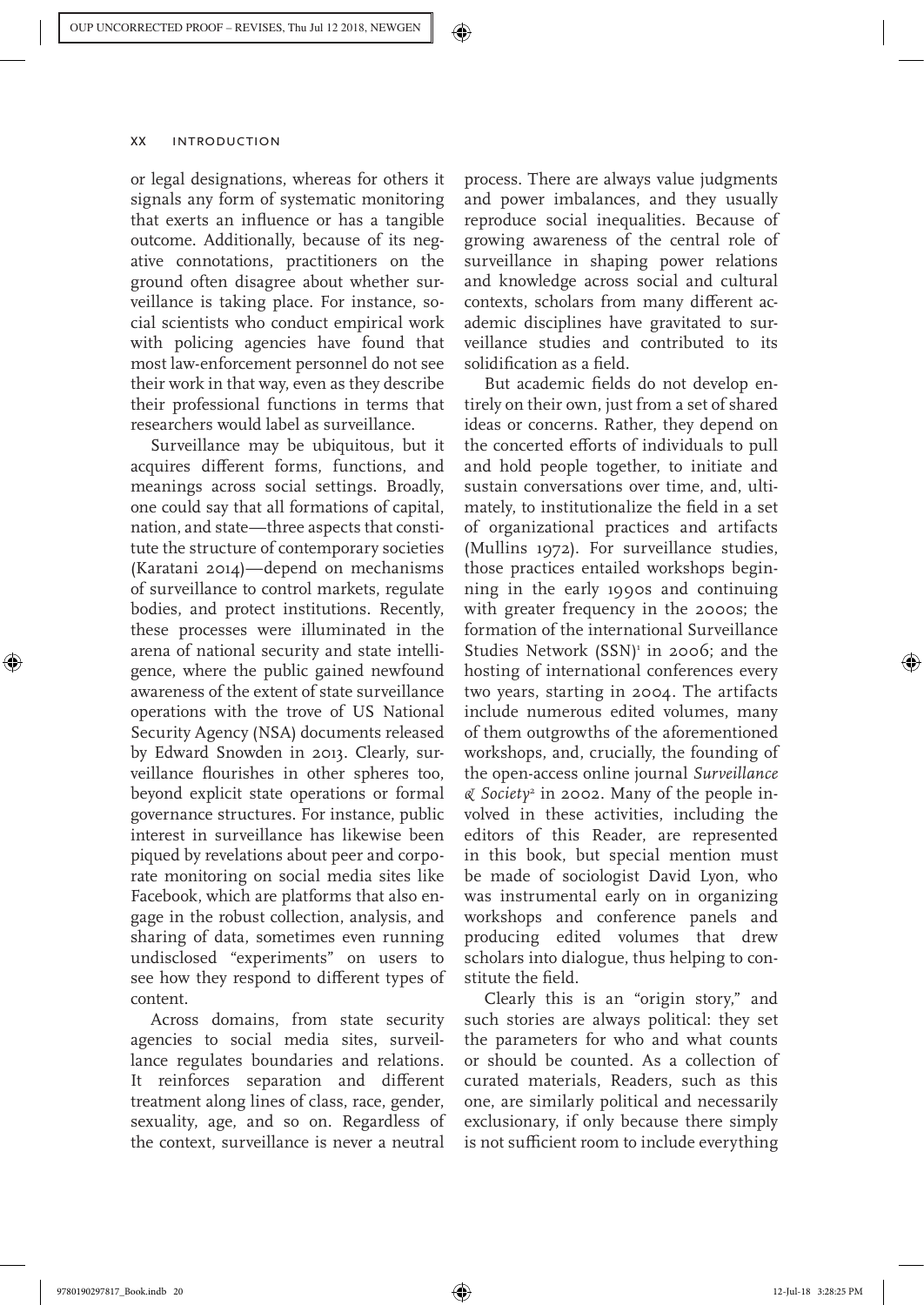that one would like to—or should include. Although such politics and exclusions are unavoidable, we choose to be self-reflexive about our standpoints and the choices we are making. We are interdisciplinary scholars with backgrounds and direct experience in surveillance studies, science and technology studies (STS), geography, sociology, communication, and history. Indirectly, through conferences, publications, and collaborations, we participate in many other fields: anthropology, political science, law and society, criminology, American studies, gender studies, cultural studies, and others.

This interdisciplinary orientation inflects the explicit and implicit arguments of this Reader. Instead of overemphasizing the contributions of one discipline, for instance, we seek to illustrate how different disciplinary perspectives bring different concerns, methods, and theoretical positions to the study of surveillance in society. We feel that this is an empirically accurate representation of the field, as well, in that there are many voices and disciplines represented in the conversations of the field, as any perusal of conference programs will bear out. More than being a static "snapshot," however, there is a deeper and ongoing story here about a correspondence between the field's institutionalization and its increasing interdisciplinarity. The two have occurred, and continue to occur, together. Perhaps the field's defining feature is its search for commonalities among tensions in disciplinary approaches to surveillance. This is the reason we prefer to call surveillance studies a "transdisciplinary field." It draws its strength and forms its identity from shared general concerns and productive frictions among disciplines, all the while fostering departures and innovations. It has achieved cohesion as a bona fide new field with shared concepts, "citation classics," and forms of institutionalization (e.g., a journal and conferences), but it also invites, and often seems to embrace, critiques.

This should not be read as a romanticization of the field. Certainly not every surveillance studies scholar welcomes being challenged from a disciplinary perspective other than her or his own. That said, as the field as a whole has been forced to grapple with such challenges, and continues to do so, the general tone has not been one of defensiveness but rather appreciation. Not of exclusion and ostracism, but of inclusion and acceptance. These are the norms that characterize the field for many participants, and they are ones we try to reproduce with our selection, grouping, and framing of excerpts in this book.

## Histories of Surveillance and Surveillance Studies

There may be an allure to seeing surveillance as novel, but there are important historical contexts and lineages that inform and shape the present. Some of the earliest influential work in the field, by pioneers like James B. Rule and Michel Foucault, came out of a 1960s and 1970s context of state surveillance that included the monitoring, disruption, and repression of progressive groups by both totalitarian and democratic states (Murakami Wood 2009b). At this time, as is still the case today, state actors were emboldened by new technologies that afforded the collection and analysis of information on an unprecedented scale. Rule's book *Private Lives and Public Surveillance* (1973) delved into these trends with a focus on the implications of government agencies and corporations adopting new computer databases as central tools of governance and customer management. Rule saw these changes as introducing the threat of a "total surveillance society" that could lead to diminished autonomy, curtailed rights, and political repression.

Foucault (1977), on the other hand, cast his eye backward to illustrate how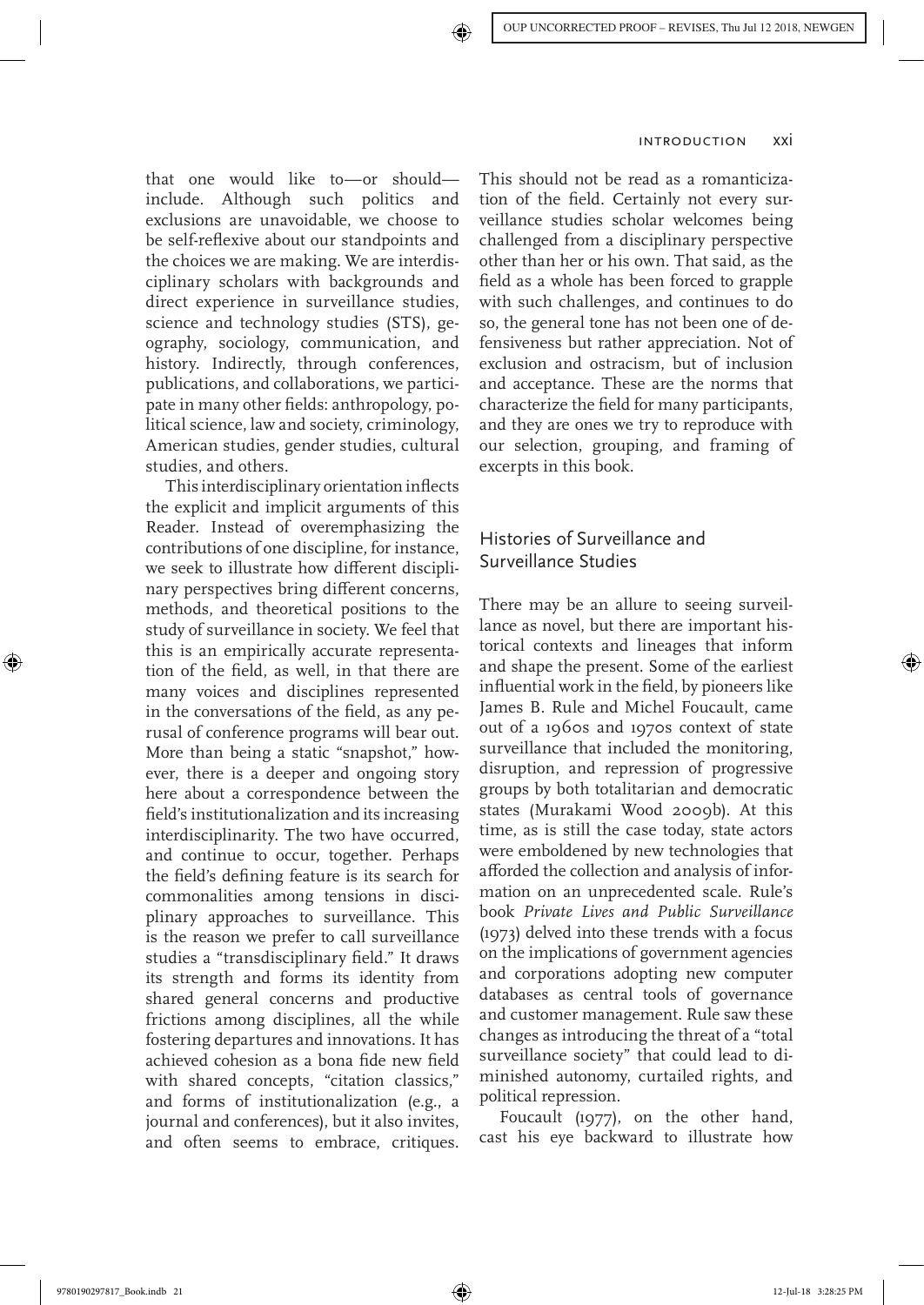surveillance became a central method for governance and the construction of modern subjects. Foucault's observations about the emergence of distributed methods of rule and self-disciplining forms of subjectivity were incredibly generative and explain his substantial and sustained influence in the field, however much scholars might question the specifics of his historical analysis or particular aspects of his theory. Ironically, as Gilles Deleuze (1992) later pointed out, the combined technological transformations and sociopolitical crises of the 1960s and 1970s presaged the end of the modern surveillance regime described by Foucault in *Discipline and Punish*, leading to today's more machinic, automated, and inhuman late-capitalist regime.

The history of surveillance, of course, goes back much further. As David Lyon's *The Electronic Eye* (1994) described, surveillance can be detected in population documents from ancient Egypt and also in records of English landholding with the Domesday Book from 1086. Interestingly, the word "eavesdrop," which had its first printed use in 1606, originally referred to someone who literally stood within the space next to a house where rainwater dripped from the eaves, where one could secretly listen to what was said inside (OED Online 2016). These historical references reveal a mixture of hierarchical politics, technological affordances (writing itself and the vernacular architecture of wooden houses, respectively), and local social practices, which come together to produce particular forms of surveillance. It is not accurate in most cases to make an arbitrary distinction between "technological" and "non-technological" surveillance. However, it is certainly true that the earlier the form of surveillance, the greater and more obvious the role that people played in the process. The actual or suspected presence of spies, informers, watchmen, and guards looms larger in social imaginaries about surveillance in the premodern and early modern periods than it does today.

The biggest historical transformations were associated not so much with the development of new technologies as they were with the social functions and goals of surveillance. In early modern Europe, states sought to discover commonalities in *groups* and codify descriptions of them in bureaucratic archives, thus creating identities against which individuals were measured (Groebner 2007). By the end of the eighteenth century, however, rulers became increasingly interested in identifying *specific* people, both in nation-states and their colonies, to effectively create "police states" of well-governed and transparent societies (Fichte 2000 [1796/97]). By the late nineteenth century, this identification imperative reached crisis levels, fueled by concerns about anonymous individuals—perhaps with criminal inclinations—circulating in newly industrialized cities and challenging established social hierarchies (Cole 2001; Torpey 2000). Identification regimes were combined with generalized surveillance and mass enforcement, which were often supplemented by spectacular and exemplary punishments to deter criminal behavior by others.

Modern surveillance also concerned itself increasingly with individual subjectivity and the management of populations in ways that generated compliance, productivity, and even health and happiness (Foucault 1978). In this, surveillance was always associated with scientific advances, particularly with the new science of numbers, statistics (Hacking 1990; Porter 1995; Scott 1998). As Ian Hacking shows in *The Taming of Chance* (1990), throughout the nineteenth century, a general belief in determinism gradually gave way to regimes of probability. The quantification of everything (grain, forests, people, suicides, and so on) gave rise to statistical bureaus and allowed states to invoke scientific rationality in governance decisions.

At the same time, the science of the body—in terms of both the broad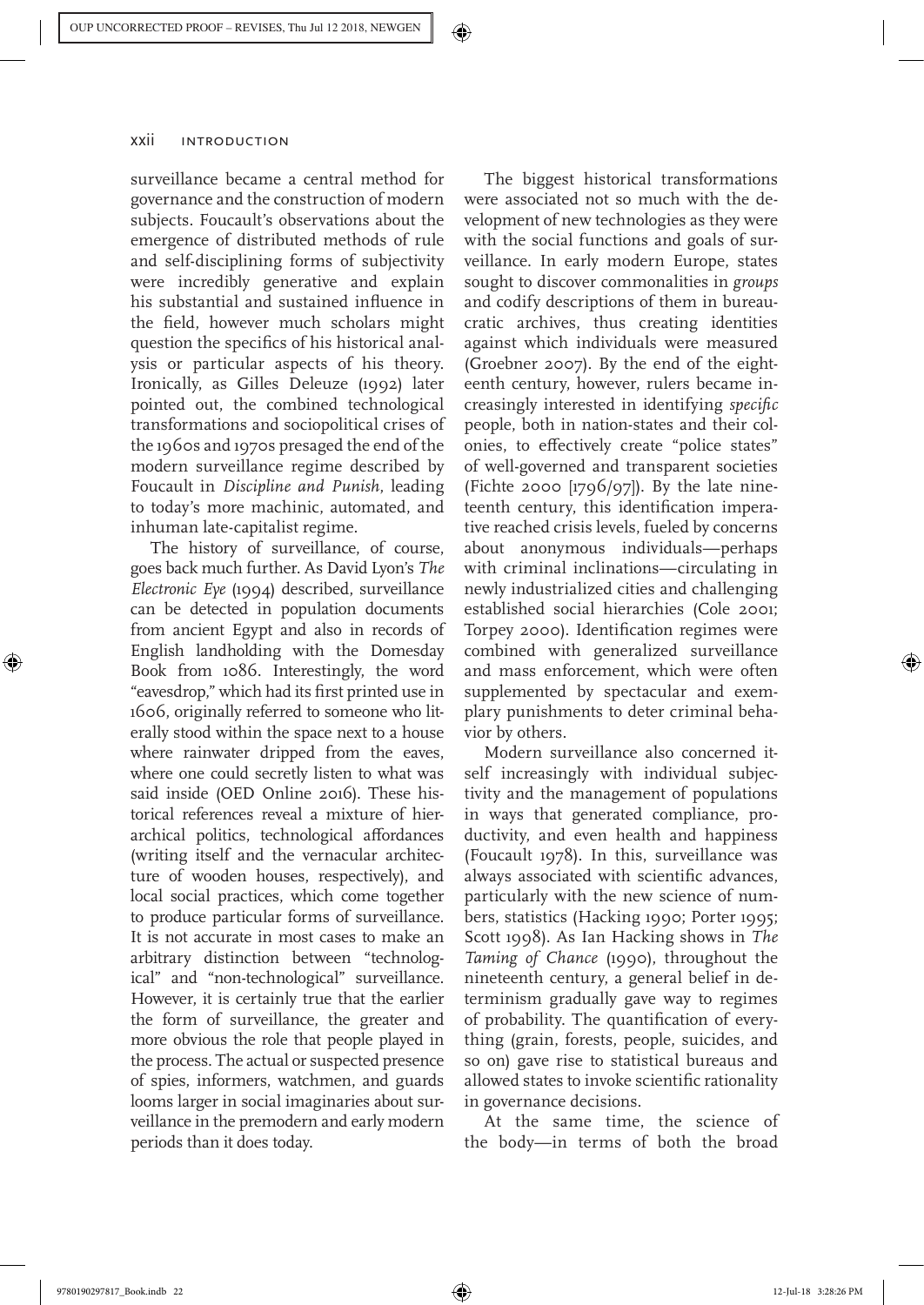picture of biology and evolution and the development of physiology and kinetics (movement)—was inspired by and provided the basis for a new kind of efficient and compliant workforce. Typically, these efforts mobilized surveillance to extract as much labor from bodies as was physically possible. Frederick Winslow Taylor (1911) is well known in this regard, due to his efforts to implement a system of "scientific management" of factory workers. This early form of workplace surveillance relied on close observation, segmentation of tasks, and division of labor, all overseen by a new class of managerial elites whose technocratic functions would, in Taylor's view, advance the social and economic prosperity of the nation.

Whereas Taylor believed in a voluntary system where incentives and effective management would compel heightened productivity, brutal forms of involuntary labor extraction—as with slavery in the United States, Brazil, Haiti, and elsewhere—also depended on surveillance innovations. As Nicholas Mirzoeff (2011) explains, state visuality regimes, including those used in the institutional management of slaves, rely on techniques of classification, separation, and aestheticization, such that people are reduced to governable units and represented in bureaucratic systems that obscure the symbolic and real violence of dehumanizing complexes. In the case of slavery in the United States, especially as the institution started to unravel, surveillance took the form of hot-iron branding, slave passes and "lantern laws" to regulate movement, and wanted posters encouraging the apprehension of runaway slaves (Browne 2015). In her important work on the surveillance of blackness, Simone Browne reveals how forms of agency and resistance were always a part of the slave experience and that exercises of resistance continue today in people's confrontations with discriminatory and racist surveillance apparatuses (see Section 14).

In the late nineteenth century, biological theories of racial inferiority fused with new identification techniques like physiognomy, photography, and fingerprinting—the early systems of biometric measurement (Cole 2001; Sekula 1986). These were policing technologies deployed in an effort to catalogue offenders and make criminality legible, and perhaps even predictable, through scientific means. In tandem with the rise of the eugenics movement of the Progressive Era in the United States, these scientific schemes drew upon narratives of biological difference to justify unequal treatment of supposedly inferior groups: immigrants, racial minorities, the poor, the illiterate, or the cognitively impaired (Kevles 1995). Behind the facade of objective science, discriminatory practices were institutionalized through such identification systems, and social hierarchies were reinforced in a time of heightened migration and social mobility.

The period at the end of the nineteenth century saw the creation of new rights and freedoms. The modern legal concept of privacy arose in the context of polite New England society and the frustrations of the American bourgeoisie with an increasingly intrusive media, in particular popular newspapers in their reporting of society functions. Louis Brandeis and Samuel Warren's (1890) famous line about the "right to be let alone" comes from this context, where privacy was mobilized as a right of the privileged. Perhaps awareness of unequal access to privacy rights, even during its emergence as a legal construct over a century ago, helps explain the general reservations that many surveillance studies scholars have about privacy discourses today. As we develop in Section 8, there are clearly disciplinary reasons as well for one's commitment to—or suspicion of privacy protections as responses to surveillance. However, for better or worse, within policy arenas and liberal academia, privacy and the "private life" remain both tactically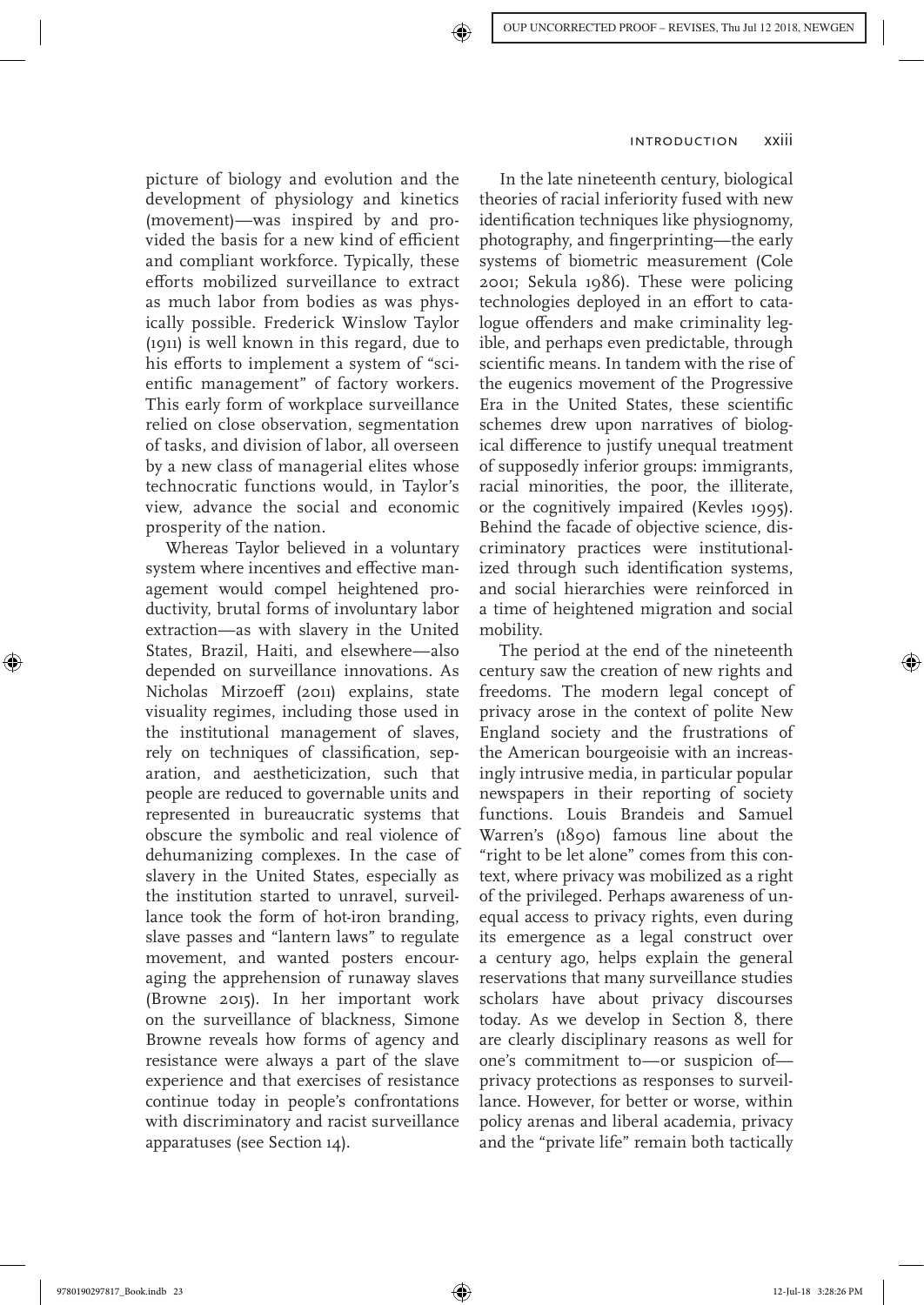and ideologically the dominant forms of response to surveillance. This is true even as scholars search for more comprehensive, powerful, and flexible ways of responding to surveillance encroachments and abuses.

Before the field of surveillance studies started to coalesce in the late 1990s, scholars largely followed the thread of the early 1970s critiques of centralized computer databases, state surveillance, and policing. For example, Gary Marx's classic book *Undercover* (1988) connected the use of older forms of human surveillance with police informants and undercover operations to the emergence of new technologies, such as infrared cameras, that could circumvent privacy expectations without concomitant increases in legal protections. Likewise, Roger Clarke (1988) described dangers brought about by forms of "dataveillance" that allowed for the large-scale combination of data points and the construction of profiles that could be used to discriminate against people even in advance of any wrongdoing. David Lyon (1988) echoed these anxieties as well in his first major work to deal with surveillance, where he concluded by developing the ominous figure of the "carceral computer." With greater attention to racial inequalities and corporate profiling of customers, Oscar Gandy (1993) similarly noted how information systems were acting politically to sort people in unequal ways while obscuring the inherent biases of the systems in question. As a culminating point, of sorts, in 1987 a number of significant players in the emergent field (e.g., Priscilla Regan, Gary Marx, Andrew Clement, and James Rule) contributed to an influential report by the US Office of Technology Assessment (1987) on workplace surveillance; this report rearticulated some of the above critiques but also, perhaps more important for this discussion of field formation, served as an early and explicit articulation of shared concerns.

In the early 1990s, a conceptual change began with consideration of new technological innovations in conjunction with popular theorizations about postmodernism. In addition to the aforementioned Gilles Deleuze (1992) and Oscar Gandy (1993), Mark Poster (1990) described surveillance operations in new media technologies and human-machine interfaces, which simultaneously deterritorialized subjectivity and dispersed control mechanisms. David Lyon (2001, 1994) synthesized many of these themes by explicating the ways in which "information societies" are necessarily "surveillance societies" because the automatic collection of data by information systems affords the classification of individuals and groups, behaviors and risks, leading to differential treatment of people. Kevin Haggerty and Richard Ericson (2000) developed these foundations further, describing the role of the individual's "data double" in a larger "surveillant assemblage," an amorphous network of public and private systems where individuals have little recourse to alter or contest the surveillance that is taking place. More than that, almost all organizations engage in such acts of data collection, analysis, and intervention (Staples 2000), meaning—among other things—that surveillance has become one of the dominant modes of ordering in the postmodern era.

### Conceptual Challenges

As scholars from a variety of disciplines engaged with surveillance studies, they relied upon a common set of concepts to advance collective knowledge. In particular, Foucault's interpretation of Jeremy Bentham's Panopticon, the legal and moral concept of privacy, and George Orwell's figure of Big Brother were quite productive in sparking analysis. Over time, however, these concepts became strained and seemed dissonant with the empirical conditions described by researchers or the field's growing theoretical interests.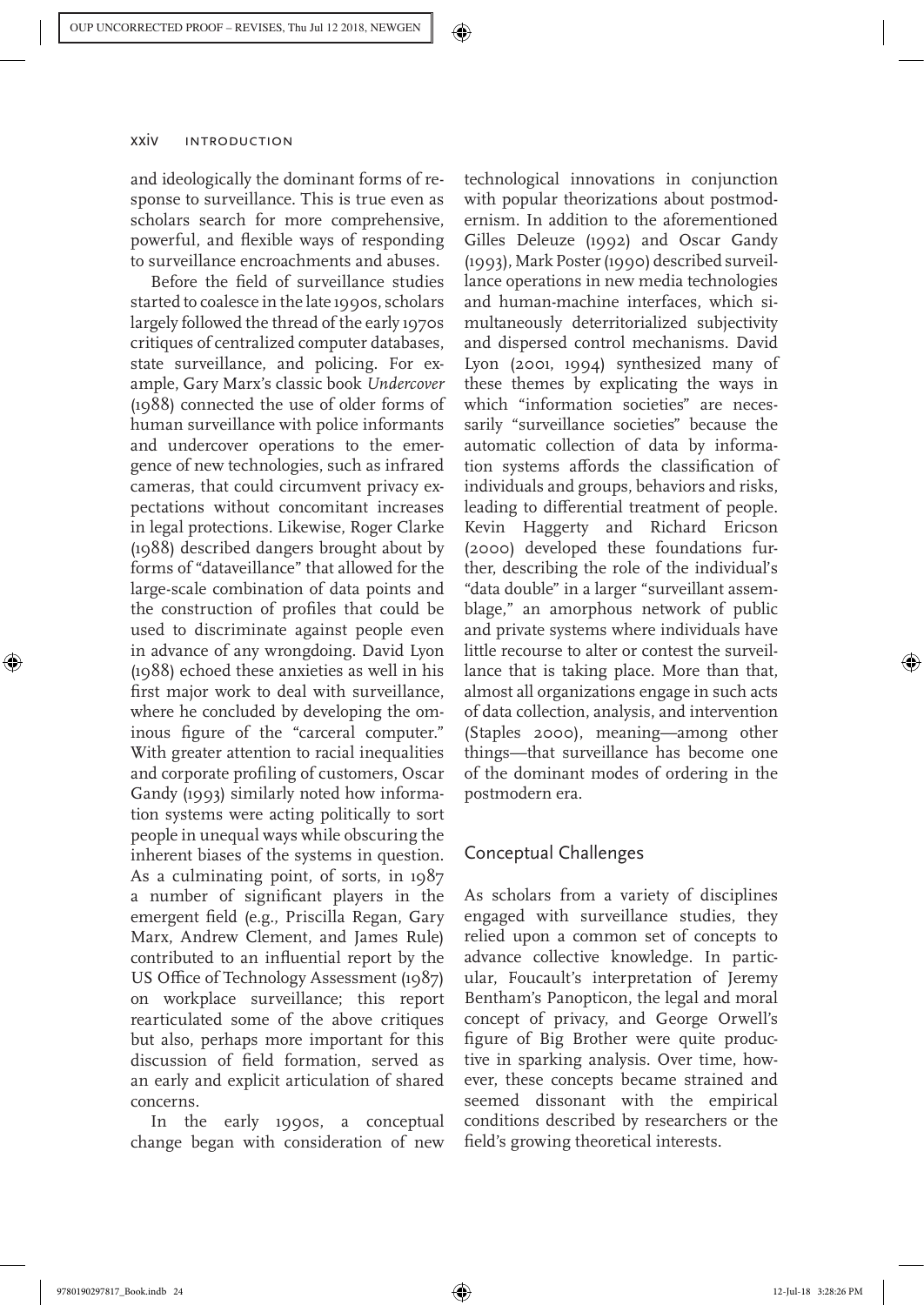To start with, the allure of Foucault's (1977) writings on Bentham's Panopticon prison design was that he transformed it into a powerful metaphor for the ways in which institutions could provide scripts for people to internalize the surveillant gaze and police themselves into social conformity (see Section 2). There has been increasing dissatisfaction with the concept, though, perhaps because of the way people feel compelled to modify it and devise clunky spin-off terms (e.g., "superpanopticon," "synopticon," "ban-opticon") to match new phenomena rather than invent something altogether new. Foucault intended the Panopticon to serve as an illustration of a particular historical moment in the development of modern thinking about subjectivity and social control (Murakami Wood 2009), but it has become an almost hegemonic construct in the field. It is often applied or intoned as if it has some kind of universal explanatory value but, if used this way, it lacks empirical validity. Rather than being rational, centralized, and totalizing, surveillance is more often particularistic, multi-sited, and highly specialized, leading Bruno Latour (2005) to refer to contemporary surveillance—using another derivative neologism—as oligoptic, that is, narrow and focused rather than broad and distributed. Of course, the focus and intensity is not random. It varies according to one's social address (Monahan 2010) and is more likely to sort, exclude, and marginalize populations, not homogenize people and shape them into uniform docile bodies (see Section 14).

The concept of privacy remains salient in the field, as well as in legal, policy, and popular discourses. Along with data protection concerns, privacy resonates deeply with many people and provides something to organize around. That said, whereas the concept's universalizing and individualizing tendencies undoubtedly lend it force in legal and policymaking arenas, these have been seen as deficiencies as well, especially by academics trained to be suspicious

or critical of such discourses. We have already observed, for example, that although perceived threats to privacy may be a clarion call to arms for civil-society groups and progressives more generally (Bennett 2008; Regan 1995), whether in its origins or today, privacy has never truly been a universal human right. Some other limitations of the concept might be its difficulty in overcoming the individualistic frame to assist with understanding encroachments on social groups or public spaces (Patton 2000); tensions between its presentation as an easily identifiable universal value and its remarkable messiness in practice (Nippert-Eng 2010); or the empirical reality that some of the targets of the most intrusive forms of surveillance are more concerned with issues of domination and power, not abstract notions like privacy (Gilliom 2001).

Finally, George Orwell's (1949) exceedingly disturbing fictional portrayal of a totalitarian society (in *Nineteen Eighty-Four*), with the human face forever crushed under the boot of Big Brother, has similarly made it difficult to escape motifs of all-powerful, centralized state surveillance. Notwithstanding the resilience of the Big Brother figure in the media or common parlance, the field continues to stress the heterogeneous mix of surveillance flows, even with state surveillance (e.g., Guzik 2016; Hayes 2009; Monahan and Regan 2012; Walby and Monaghan 2011). Edward Snowden's revelations about NSA surveillance programs, for instance, reveal that private companies are the source of much data analyzed by state agencies and that private contractors, just as Snowden was, are essential to the state surveillance apparatus. In other words, state surveillance is only part of the picture. Across many arenas, the blend of state, corporate, and social surveillance shapes life chances in concrete ways: whether someone gets health insurance or a bank loan, gets fired because of a Facebook posting or discriminated against because of their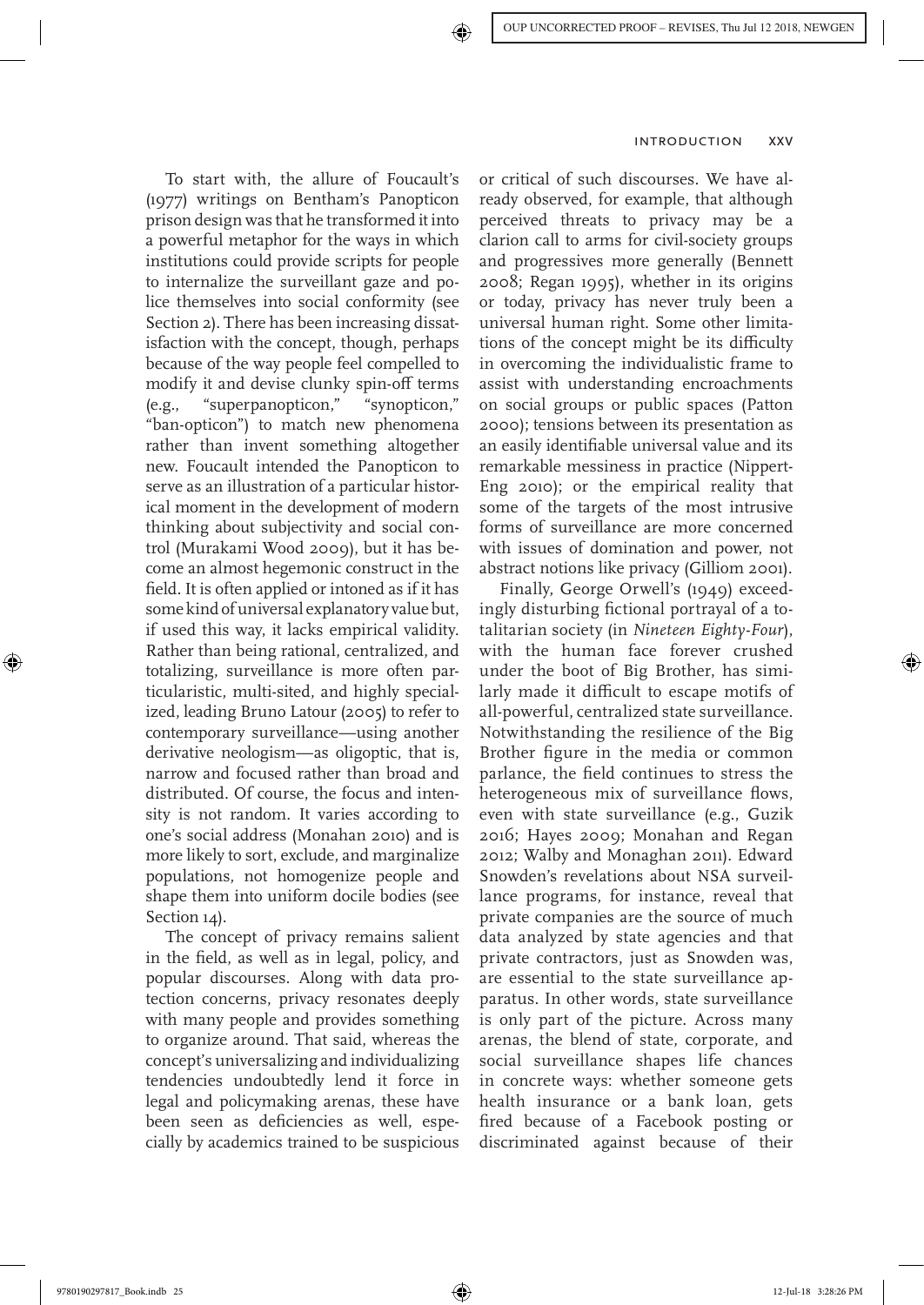credit score, gets targeted for police scrutiny because she lives in a crime "hot spot," or spied upon as a potential "terrorist" because he protests environmental polluters. Thus, even within surveillant assemblages, as Sean Hier and Josh Greenberg (2009) note, hierarchies of visibility persist, such that descriptions of exposure alone are insufficient to account for the uneven politics of surveillance.

On the other end of the spectrum, many people would find Orwell's dystopian vision bizarre today because they see surveillance—especially social networking and media-based surveillance—as fun, convenient, or inconsequential (Albrechtslund 2008; Ellerbrok 2011; McGrath 2004). It is worth mentioning here that scholars doing literary analyses of surveillance have long observed that Orwell's vision was highly derivative of earlier writing by the Russian author Yevgeny Zamyatin (1972 [1921]). It also seems that Aldous Huxley's *Brave New World* (1932)—in which control is exercised through a combination of eugenics, pleasure, drugs, and peer pressure provides a far more convincing set of metaphors for the contemporary situation (Marks 2005; Murakami Wood 2009a).

With the exception of the concept of privacy, which remains central for many scholars in surveillance studies, the field has largely departed from these generative concepts. Nonetheless, they have profoundly shaped the field's discourses and remain useful as symbols of the extremes of universal or totalizing forms of surveillance. As the next section will show, the field's topical and conceptual apparatuses have exploded as the field has grown, adding complexity, nuance, and renewed vigor to what came before.

## Book Overview

There are many possible ways to organize a Reader such as this one. It could be divided

into sections based on historical periods, geographical focus, conceptual frameworks, topical areas, or disciplinary perspectives, among other options. Following from our earlier observation that surveillance studies is a transdisciplinary field defined by its search for commonalities among tensions in disciplinary approaches to surveillance, we have chosen a hybrid organizational approach that seeks to triangulate, somewhat loosely, topical areas, disciplinary perspectives, and the field's chronological development. Thus, each section concentrates primarily on a topical area, but this often reflects disciplinary preferences, and those preferences have changed over time as scholars from different disciplines have joined the conversation. So, by reading the sections in order, one can also get a sense of how the field has mutated over time.

Emphatically, the order of sections does not represent a neat evolutionary development but instead a fascinating iterative process, where scholars studying in one area are oftentimes influenced by the contributions of those in an entirely different area, leading to recombinant knowledge for the *collective* advancement of the field. For instance, while criminological studies of police video surveillance were some of the earliest and most formative empirical projects in surveillance studies, researchers did not cease to investigate police video surveillance once others drew the field toward explorations of resistance, ubiquitous surveillance, or the political economy; instead, scholars folded these lines of inquiry into their projects, making their findings both unpredictable and refreshing, all the while furthering the dialogue with others (e.g., Coaffee and Fussey 2015; McCahill and Finn 2014; Smith 2015). Likewise, world events can suddenly rekindle interest in older areas of investigation, as can be observed with terrorist attacks drawing attention back to national security, Snowden's leaks foregrounding state intelligence operations, or police killing of unarmed black men raising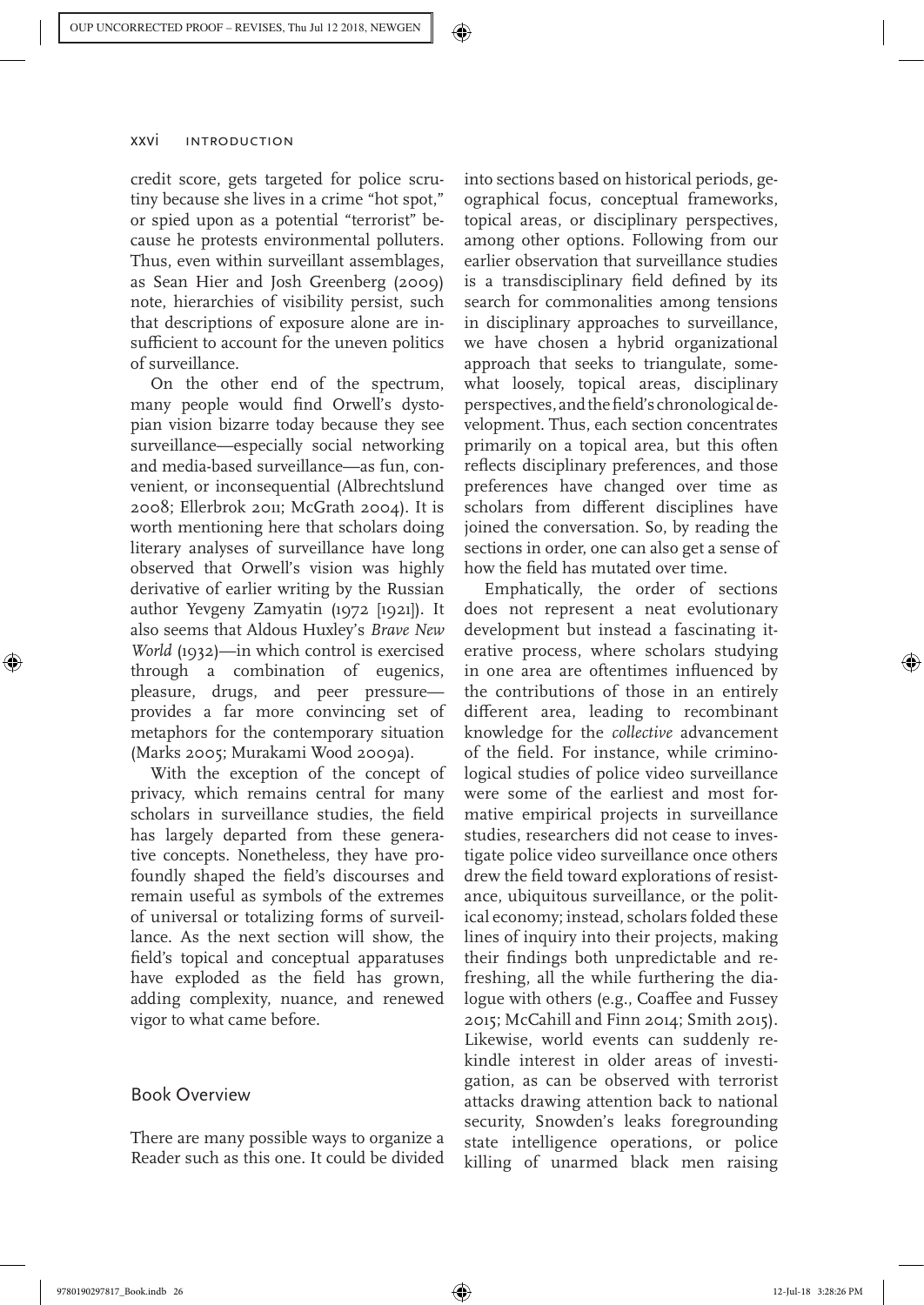interest in the documentary evidence that video surveillance might provide, albeit with an emphasis on police accountability, not citizen wrongdoing. This iterative process is represented *within* most of the sections too, where we include excerpts from older and newer explorations of the area and note the influences in our section introductions so that these iterations and cross-fertilizations can be appreciated.

It should be mentioned that some of the excerpts are by scholars who would not necessarily identify with the field of surveillance studies. This is to be expected with foundational theoretical works that predate the formation of the field, but there are other instances of more contemporary selections by people working in aligned fields. We chose to include such pieces if they were exemplary works in new areas or they challenged the status quo in ways we found productive. Given that we valorize the relative porousness and inclusiveness of the field, it seemed appropriate that we would not exclude significant publications simply because of how an author positioned themself.

The Reader's first content section, "Openings and Definitions," offers a presentation of originary works that helped constitute surveillance studies. The authors wrestle with different definitions of surveillance, illustrating a lack of consensus at the incipient stages of the field. Some position the target of surveillance as an individual person whose freedoms are infringed upon, while others question the larger effects on subject populations or society as a whole. There is general agreement, however, that surveillance is widespread, facilitated by information systems used by most organizations, and permeating down to the capillary level of society—that is, on the level of everyday interactions in most arenas of public and private life. This movement between the macro and the micro is indicative of authors working to develop what C. Wright Mills (1959) called "the sociological imagination," situating everyday practices within

larger systems of power and influence. This makes sense given that with the exception of Oscar Gandy, who is a communication scholar, each of the other authors in this section would identify as a sociologist.

Section 2, "Society and Subjectivity," provides excerpts from some of the key theoretical texts that shaped the field. These include Bentham's and Foucault's writings on the Panopticon prison design, Deleuze's delineations of the emergence of control dynamics replacing the disciplinary ones outlined by Foucault, and others exploring how such control might manifest in decentralized networks or articulate with powerful media institutions that are characterized more by the many watching the few. Because the emphasis is on how subjectivity is produced through exposure to surveillance, especially in or by institutions, we also include selections that illustrate how public health campaigns inform medical imaginaries and surveillancebased zoo designs cultivate conservationist values in zoogoers.

The next two sections, "State and Authority" (Section 3) and "Identity and Identification" (Section 4), explore the ways in which surveillance was a critical part of the rise of the modern nation-state, especially pertaining to the identification and governance of people at borders and within state territories. The authors analyze incarnations of state surveillance in the service of totalitarian and postcolonial regimes, such as Cold War–era East Germany and apartheid-era South Africa, respectively, and question the extent to which totalitarian tendencies are present in all modern nation-states. When states define themselves by territorial demarcations, then the regulation of movement, through passports or other identity documents, effectively conjures "citizens" into being as identifiable representatives of the state. Unfortunately, identification efforts cannot be divorced from the prejudices of their cultural contexts, so they usually reproduce those prejudices in technological form.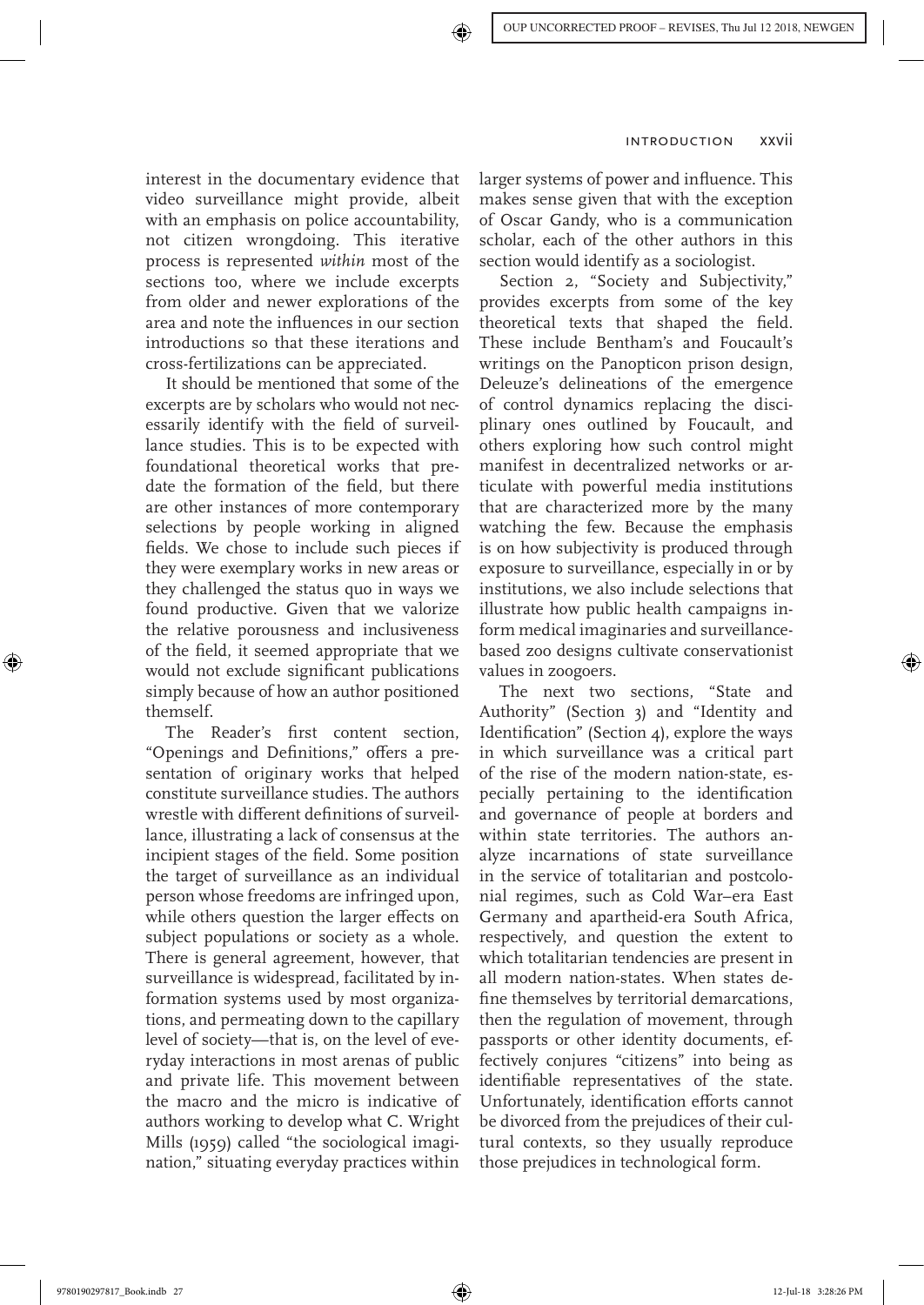The section on "Borders and Mobilities" (Section 5) picks up these themes and places them within more of a contemporary national-security context. The identification and sorting of populations is increasingly embedded in computer algorithms, facilitating social exclusion through automated means. This is perhaps most apparent with border control systems that are effectively distributed across geographic territories and temporalities, as anywhere or anytime that someone is identified and assessed against software-encoded risk profiles. As a few of the excerpts in this section reveal, these functions are delegated not only to computer systems, but also to individual travelers and the general public, who are responsibilized to submit voluntarily to security demands and inform on others who seem suspicious in some way, usually due to their racial or ethnic identity markers. Given this focus on territory, mobility, and risk management, it is not surprising that the main disciplines represented in this section are geography, political science, and criminology.

National security and policing are two of the most prevalent areas of concern in non-academic discussions of surveillance. The sections on "Intelligence and Security" (Section 6) and "Crime and Policing" (Section 7) offer a sampling of critical academic and journalistic works in these areas. Some of it details the mind-boggling extent of the NSA's telecommunications surveillance systems, while other pieces allow us to situate these intelligence practices in a longer history of state overreach, with illegal targeted spying on activists, journalists, international allies, and others. Importantly, as other excerpts show, internal state surveillance is almost always coupled with and informed by similar applications in distant war zones and occupied territories.

When it comes to domestic policing (Section 7), video surveillance—or closedcircuit television (CCTV)—is the most obvious focal point. Criminologists, who

conducted the first empirical research on police video surveillance, largely found that it was not effective at preventing most crimes, just for displacing criminal activity to areas under less overt observation or, at best, assisting with the identification of suspects after the fact. While not entirely absent from these criminological accounts, other excerpts advance an explicit gender critique of surveillance, seeing technological systems as potentially adding layers of harassment while not mitigating violence against women. Additional pieces investigate the ways in which police and security schemes connect to the political economy—securing places of commerce, advancing the security industry, and enforcing an actuarial form of risk management that invariably punishes poor and racialized populations. Of course, with the spread of camera-equipped mobile phones, the power dynamics between the police and the public may be open, at least partially, to renegotiation.

We turn next to "Privacy and Autonomy" (Section 8), with a number of treatments that address the field's apprehensions with the privacy concept. These selections add complexity to the concept, showing both how it is a dynamic social norm and how theorizations of it have advanced well beyond many of the depictions of its critics. Technological developments seem to produce the greatest threats to privacy, at least from the perspective of surveillance studies, especially as information gathering and sharing become routine. Privacy scholars—who tend to come from the disciplines of political science, philosophy, and legal studies—point out that as long as privacy is presented solely as an individual good, it is destined to be compromised and eroded in policy realms that, fairly or not, tend to view any other concerns as advancing public interests. Thus, persuasive arguments are needed about the *social good* provided by privacy protections. A few of the excerpts offer just such arguments,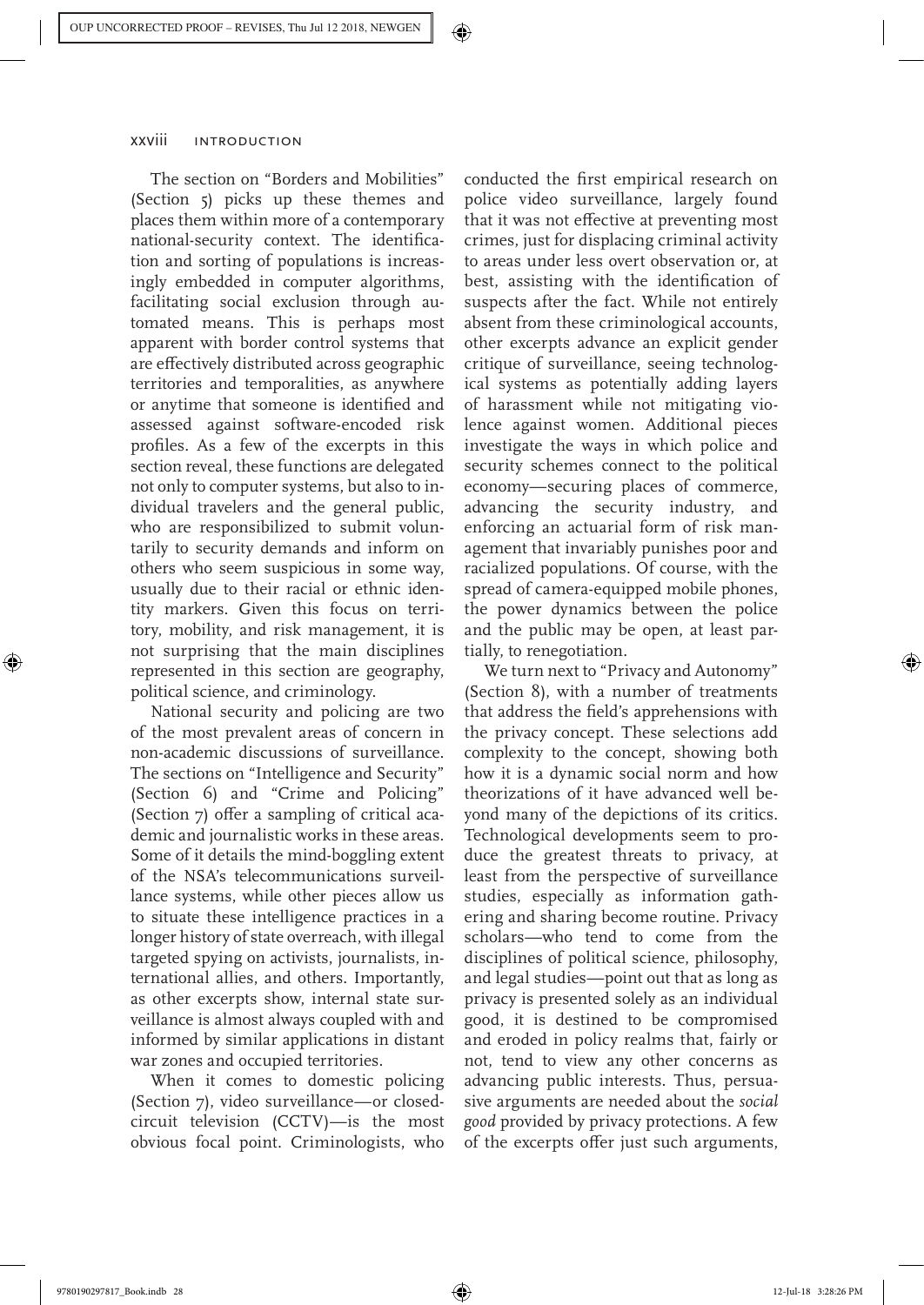while others concentrate on the importance of respecting the context of information generation or of safeguarding opportunities for boundary negotiation between individuals and information systems. Finally, to flesh out the surveillancestudies debate a bit further, we offer both a critique of privacy and a more general response in defense of the concept.

Privacy concerns are so pressing, in part, because surveillance is becoming routine, pervasive, and increasingly *hidden*. The next section, "Ubiquitous Surveillance" (Section 9), brings together insights from scholars with backgrounds in information studies, communication, geography, and architecture to document this move toward invisible, automated control in built environments and data practices. The excerpts show how informationrich environments—characterized by embedded sensors, mobile computing, and algorithmic processes—are fundamentally surveillant. Their logic is that all data elements (objects, people, conditions) must be "addressable" and subject to remote or automated management. This can be seen with what has been called the "Internet of things," with networked appliances like refrigerators or with "smart cities" that use embedded sensors and other technologies to regulate transportation systems, electricity usage, and sewage treatment in "real time." Whether integrated with urban infrastructure or occurring in abstract "big data" practices, ubiquitous surveillance depends on decisions about data priorities and values that are clearly political in their effects.

The next two sections, "Work and Organization" (Section 10) and "Political Economy" (Section 11), are closely related, as two sides of the same coin. From a largely sociological perspective, analyses of workplace surveillance show how early techniques of scientific management and performance monitoring have mutated into managerial strategies to cultivate

self-discipline on the part of workers, for instance through team-based projects where peers depend on one's reliability. Information technologies facilitate the reach of workplace surveillance too. On one hand, mobile technologies lead to a condition that Melissa Gregg (2011) refers to as "presence bleed," where one is expected to be always available to work and to be monitored, even at home. On the other hand, the very systems of commerce or communication (e.g., cashier checkout systems or social media sites) are fundamentally ones of surveillance: either of employee performance or of user activity, where, in the case of social media, users effectively engage in "free labor" to generate value for companies. Then again, it is important to remember that those charged with surveilling others are themselves engaged in mostly tedious and unrewarding *work*.

This brings us to closer scrutiny of the relationship between surveillance and the political economy (Section 11). In the service of company profits, customer surveillance takes many forms, ranging from the development of customer categories to facilitate effective advertising throughout the twentieth century to the hidden screening of customers by financial industries charged with implementing risk-management techniques to block potential money launderers or terrorists. The emphasis on company brands also compels technological innovations in surreptitiously "reading" customers' physiological responses to products and shaping their affective attachment to brands. Finally, several excerpts enumerate the ways that Internet giants such as Facebook and Google have made value extraction through information systems a science, creating new information ecologies that threaten to become totalizing systems of control. In these selections, one can see the convergence of historical, sociological, criminological, and communication approaches to the political economy of surveillance.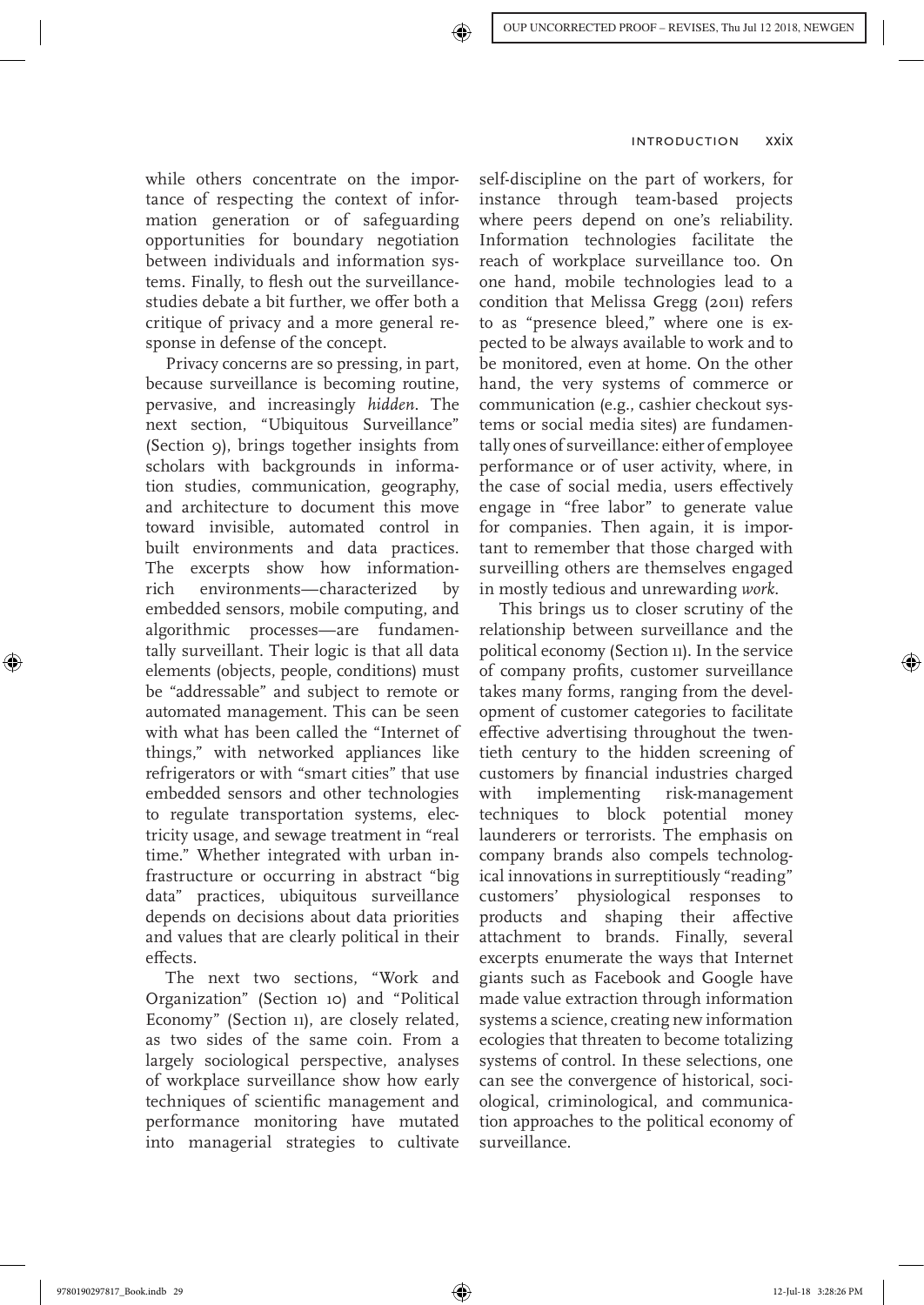Operating in more of a communication and media studies register, the next section, "Participation and Social Media" (Section 12), problematizes the dominant surveillance-studies paradigm of top-down control by institutions or institutional actors. On the whole, the excerpts recognize that such institutional surveillance persists in online environments, but rather than jump to quick conclusions about the totalizing capacities of Internet platforms, they pose questions about the cultural meanings or practices that exceed those systems of control. Perhaps forms of peer or lateral surveillance (e.g., social media users following each other's posts or profiles) introduce the possibility for empowerment by fostering experimentation with self-presentation or developing relationships of trust and intimacy. Then again, these exchanges could trap individuals in what Mark Andrejevic (2007) has called "digital enclosures," where people derive social value but can never achieve robust forms of democratic empowerment. These two conclusions are not mutually exclusive, of course. Vitally, the questions posed by the excerpts in this section invite the field to reconsider fundamentally its understandings of and value judgments about surveillance.

Section 13, "Resistance and Opposition," presents excerpts from scholars intrigued by the potentials for contesting surveillance, for "fighting back" in some way. These selections offer a diverse array of disciplinary perspectives, informed by political science, criminology, information studies, engineering, philosophy, and cultural studies. Some countersurveillance techniques covered here include attempts to turn surveillance against institutional agents, such as the police, by filming their activities; organizing through coalitions of civil society groups, policymakers, and activists to implement or maintain privacy protections; or using technological tools or masking techniques to obfuscate and temporarily evade surveillance

systems. With perhaps the exception of Steve Mann's work on *sousveillance*, or surveillance from "below," the work in this area is generally measured and pragmatic. On one hand, it is eager to find solutions to power asymmetries, but, on the other, it recognizes the limitations and sometimes even the dangers (or risks to others) of trying to do so.

The next section, "Marginality and Difference" (Section 14), turns further toward humanities-inflected critiques of surveillance. The selections highlight how surveillance imbricates with intersectional forms of oppression, exposing marginalized populations to differential and often augmented forms of violence and control. This can manifest in abstract ways, such as with discriminatory actuarial assessments by financial institutions, contributing to tangible "cumulative disadvantage" (Gandy Jr. 2009) for poor and racialized groups. It could also take the form of violent encounters with armed police, stalkers and domestic partners, or racist citizens concerned about terrorist threats. In order to confront surveillance that materializes or reinforces unequal conditions of marginality, one must come to terms with the fact that "threatening" racialized bodies are always constructed in opposition to normative "white" bodies that are seen as symbolically stable, compliant, and transparent (Hall 2015). If the history of surveillance is inseparable from the history of racism, as Simone Browne (2015) contends, then exposure to surveillance can never be neutral and scholarship on surveillance should reject, once and for all, any universalist claims about it.

The final section in the Reader, "Art and Culture" (Section 15), emphasizes performance theory, literary analysis, visual studies, and game studies in its consideration of surveillance-themed cultural products and practices. Representations of surveillance in literature and film, for instance, are hugely influential in shaping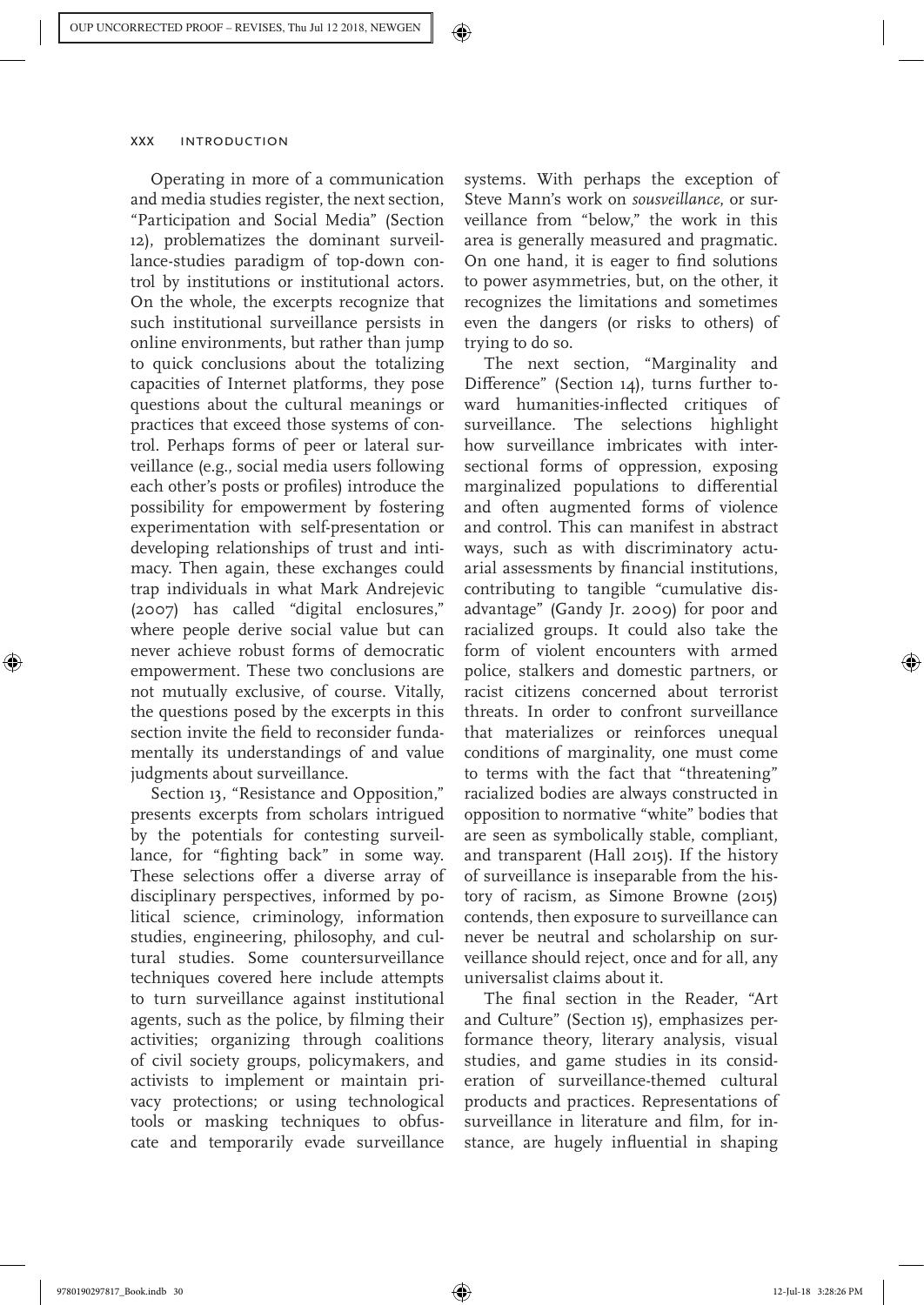popular perceptions and understandings of surveillance, yet until recently there has been surprisingly little sustained academic discussion of them in the field. This is rapidly changing with a flurry of new books on these and related subjects (e.g., Lefait 2013; Rosen and Santesso 2013; Wise 2016; Zimmer 2015). The excerpts in this section offer sophisticated critical interpretations of various cultural works, thereby correcting deficiencies in the field and suggesting directions for future investigation.

#### Conclusion

The thing that holds most of surveillance studies' areas together is a general agreement that surveillance is central to the functioning of contemporary societies, from the level of state practices all the way down to interpersonal exchanges among family members and friends. While some may not agree that surveillance is *the most important* social process or cultural logic, it is difficult to contest its pervasiveness and influence. It is how organizations and people make sense of and manage the world. It is also how power relations are established and reproduced. For scholars, surveillance offers a rich approach to investigating social and cultural phenomena and detecting the power relations inherent in them.

As represented in the organization of this Reader's sections, the field started out with more of an institutional focus, questioning the increasing influence of state and corporate actors over others. Technology was central in facilitating this influence, whether with architectural embodiments of control with panoptic designs or with databases and video-camera systems. The early institutional focus makes sense in that hierarchical relationships and power differentials—the roots of surveillance—are more apparent when there are extreme disparities between parties, such as between institutions and individuals. Moreover, this initial framing of

the problems of surveillance reflects classic sociological concerns about the place of individuals in society and the relationship of structure to agency. As others sought to flesh out these concerns, they did so with empirical research on people in context, classically of workplaces or police departments, where the latest surveillance systems, such as computer keystroke tracking or CCTV, were used to monitor others from a distance. Such sociological and criminological framings were formative for the field, establishing the initial parameters for the study of surveillance, and because these framings resonate with conventional understandings of surveillance (e.g., Big Brother), they continue to exert a force on new scholarship. This can be seen, for instance, with the impulse of scholars to study the next big organizational incarnation of surveillance (e.g., Google, Uber, the Department of Homeland Security), whatever it might be.

As the field expanded, this interest in institutions and technological systems persisted, but it shifted to reflect a wider range of disciplinary concerns and approaches. Privacy scholars, for instance, framed the issues in terms of rights, values, and legislative processes. The focus remained on institutional abuses facilitated by technology, but privacy scholars also outlined pragmatic solutions that might be achieved through legislative changes or technological designs (e.g., with encryption). Geographers stressed how the integration of surveillance systems into urban infrastructure was actualizing new regimes of governance and fueling neoliberal capitalism, which benefited corporations and the military but aggravated social inequalities. Communication scholars similarly situated surveillant media systems in the context of the political economy, describing how large media and technology companies shape ideologies while profiting from the labor of viewers or users.

The latest "cultural turn" in surveillance studies is significant in that it largely breaks from the institutional framework, at least as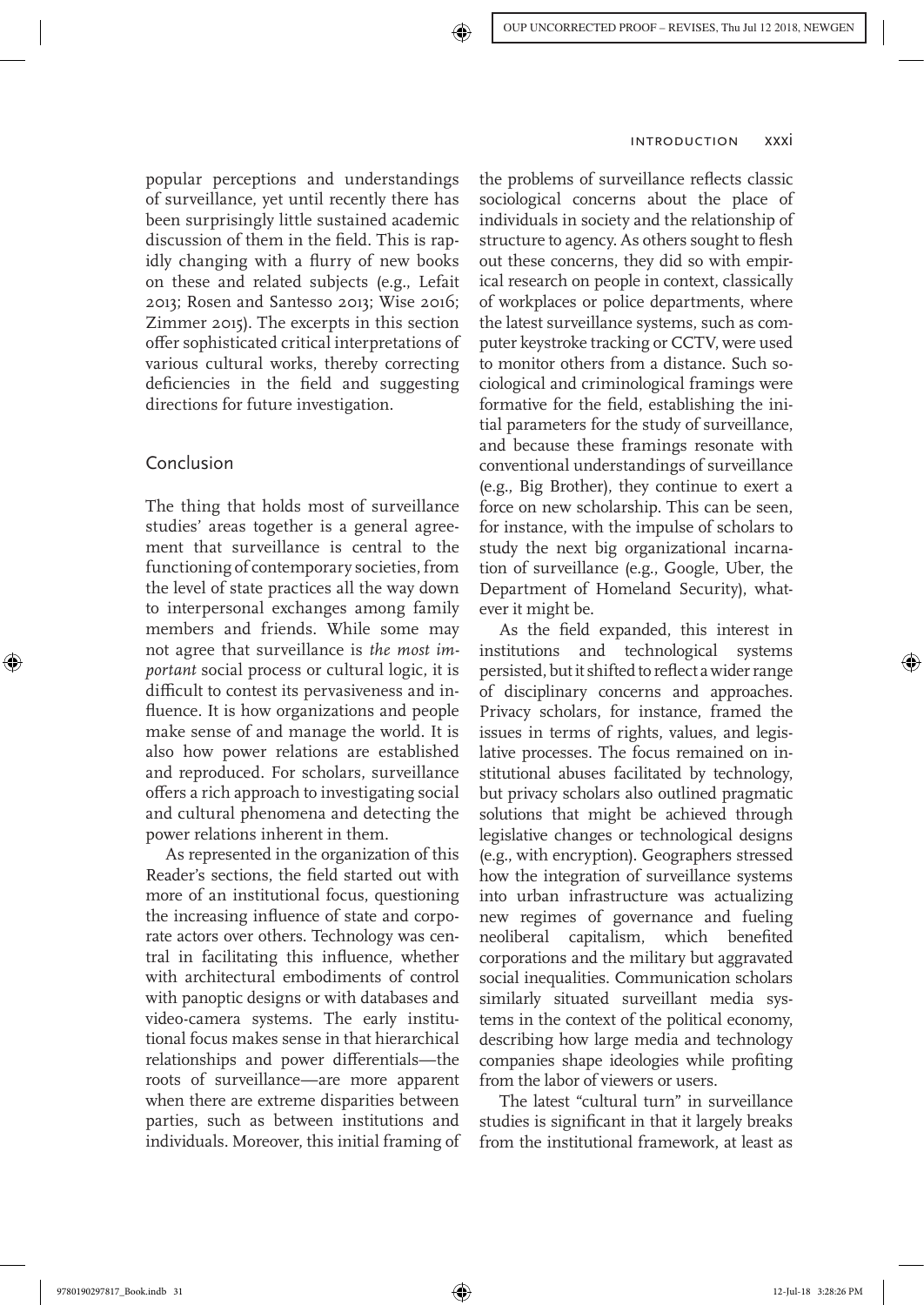a necessary element, in order to trace power relations in the production and circulation of cultural meanings, many of which rely on representations of people and narratives about their identities (Monahan 2011). Thus, feminist studies, queer studies, and critical race studies scholars might draw attention to depictions of threats or worthiness, showing how those markers are encoded in surveillance systems and practices, propagating violence against marginalized groups. Those studying cinema, literature, media, or art often highlight the ways in which cultural products form perception and a sense of personhood, normalizing the idea of being a surveillance subject, while also presenting avenues for resistance and critique. Performance studies scholars interrogate and contest, sometimes through performance, the meaning and politics of the many surveillance routines that characterize daily life. Finally, communication scholars and others seek to understand the participatory trend in self- and peer-surveillance (e.g., through the "Quantified Self" movement or social media use), often by starting from the perspective of users themselves.3

This Reader provides one possible mapping of the field of surveillance studies. We take our inspiration from the field's many generous participants—our mentors, colleagues, and students—who have brought, and continue to bring, this vibrant field into being. Importantly, this book does not aspire to be a final representation of what the field is or what counts in it, but instead a provisional sketch of a dynamic and exciting process of mutation. Foremost, it is an invitation for others to explore, delve deeper into full texts that are only partially reproduced here, and participate in the ongoing conversations and debates.

#### **NOTES**

- 1. http://www.surveillance-studies.net/.
- 2. http://www.surveillance-and-society.org/.

3. Obviously, these are broad brushstrokes that occlude much of the nuance and do not represent all contributions to the field. The aim of this summary is to offer a general sense of the arc of the field's development.

#### references

- Albrechtslund, Anders. 2008. Online Social Networking as Participatory Surveillance. *First Monday* 13 (3). Available from http://firstmonday. org/htbin/cgiwrap/bin/ojs/index.php/fm/article/ viewArticle/2142/1949 [accessed December 26, 2010].
- Andrejevic, Mark. 2007. *iSpy: Surveillance and Power in the Interactive Era*. Lawrence: University Press of Kansas.
- Bennett, Colin J. 2008. *The Privacy Advocates: Resisting the Spread of Surveillance*. Cambridge, MA: MIT Press.
- Brandeis, Louis D., and Samuel D. Warren. 1890. The Right to Privacy. *Harvard Law Review* 4 (5):193, 195–97.
- Browne, Simone. 2015. *Dark Matters: On the Surveillance of Blackness*. Durham, NC: Duke University Press.
- Clarke, Roger. 1988. Information Technology and Dataveillance. *Communications of the ACM* 31 (5):498–512.
- Coaffee, Jon, and Pete Fussey. 2015. Constructing Resilience through Security and Surveillance: The Politics, Practices, and Tensions of Security-Driven Resilience. *Security Dialogue* 46 (1):86–105.
- Cole, Simon A. 2001. *Suspect Identities: A History of Fingerprinting and Criminal Identification*. Cambridge, MA: Harvard University Press.
- Deleuze, Gilles. 1992. Postscript on the Societies of Control. *October* 59:3–7.
- Ellerbrok, Ariane. 2011. Playful Biometrics: Controversial Technology through the Lens of Play. *The Sociological Quarterly* 52 (4):528–47.
- Fichte, Johann Gottlieb. 2000 [1796/97]. *Foundations of Natural Right*. Translated by M. Baur. Cambridge, UK: Cambridge University Press.
- Foucault, Michel. 1977. *Discipline and Punish: The Birth of the Prison*. New York: Vintage.
- ———. 1978. *The History of Sexuality: An Introduction*. Vol. 1. New York: Vintage.
- Gandy, Oscar H. 1993. *The Panoptic Sort: A Political Economy of Personal Information*. Boulder, CO: Westview.
- Gandy Jr., Oscar H. 2009. *Coming to Terms with Chance: Engaging Rational Discrimination and Cumulative Disadvantage*. Burlington, VT: Ashgate.
- Gilliom, John. 2001. *Overseers of the Poor: Surveillance, Resistance, and the Limits of Privacy*. Chicago: University of Chicago Press.
- Gilliom, John, and Torin Monahan. 2013. *SuperVision: An Introduction to the Surveillance Society*. Chicago: University of Chicago Press.
- Gregg, Melissa. 2011. *Work's Intimacy*. Malden, MA: Polity.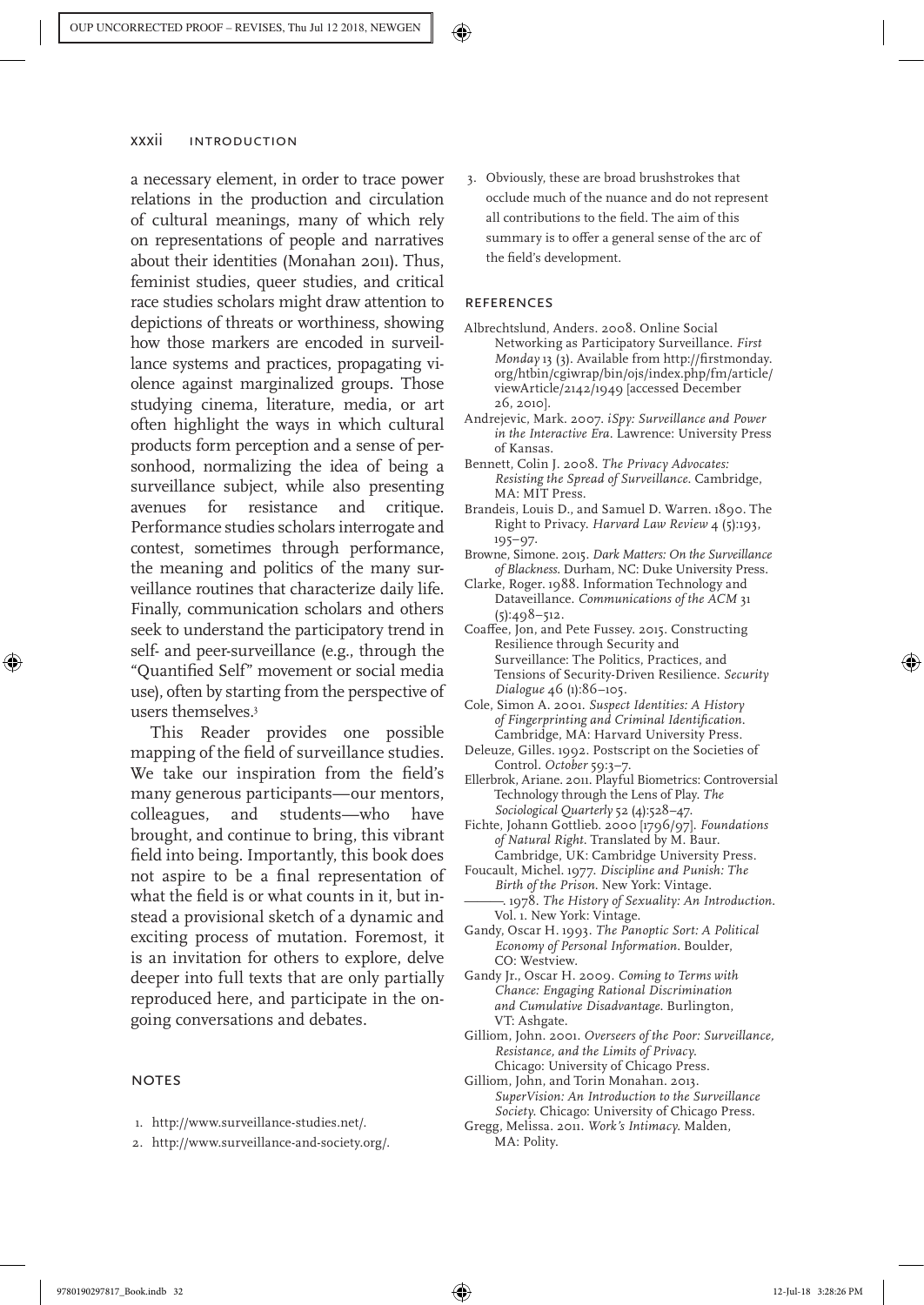- Groebner, Valentin. 2007. *Who Are You? Identification, Deception, and Surveillance in Early Modern Europe*. Translated by M. Kyburz and J. Peck. Cambridge, MA: Zone Books.
- Guzik, Keith. 2016. *Making Things Stick: Surveillance Technologies and Mexico's War on Crime*. Oakland: University of California Press.
- Hacking, Ian. 1990. *The Taming of Chance*. Cambridge, UK: Cambridge University Press.
- Haggerty, Kevin D., and Richard V. Ericson. 2000. The Surveillant Assemblage. *British Journal of Sociology* 51 (4):605–22.
- Hall, Rachel. 2015. *The Transparent Traveler: The Performance and Culture of Airport Security*. Durham, NC: Duke University Press.
- Hayes, Ben. 2009. Neoconopticon: The EU Security-Industrial Complex: Statewatch and the Transnational Institute. Available from http://www.tni.org/sites/www.tni.org/files/ download/neoconopticon\_0.pdf [accessed May 17, 2013].
- Hier, Sean P., and Josh Greenberg. 2009. The Politics of Surveillance: Power, Paradigms, and the Field of Visibility. In *Surveillance: Power, Problems, and Politics*, edited by S. P. Hier and J. Greenberg, 14– 29. Vancouver: UBC Press.
- Huxley, Aldous. 2006 [1932]. *Brave New World*. Reprint ed. New York: Harper Perennial.
- Karatani, Kojin. 2014. *The Structure of World History: From Modes of Production to Modes of Exchange*. Translated by M. K. Bourdaghs. Durham, NC: Duke University Press.
- Kevles, Daniel J. 1995. *In the Name of Eugenics: Genetics and the Uses of Human Heredity*. Cambridge, MA: Harvard University Press.
- Latour, Bruno. 2005. *Reassembling the Social: An Introduction to Actor-Network-Theory*. Oxford: Oxford University Press.
- Lefait, Sébastien. 2013. *Surveillance on Screen: Monitoring Contemporary Films and Television Programs*. Lanham, MD: Scarecrow Press, Inc.
- Lyon, David. 1988. *The Information Society: Issues and Illusions*. Cambridge, UK: Polity.
	- ———. 1994. *The Electronic Eye: The Rise of Surveillance Society*. Minneapolis: University of Minnesota Press.
	- ———. 2001. *Surveillance Society: Monitoring Everyday Life*. Buckingham, UK: Open University.
- Marks, Peter. 2005. Imagining Surveillance: Utopian Visions and Surveillance Studies. *Surveillance & Society* 3 (2/3):222–39.
- Marx, Gary T. 1988. *Undercover: Police Surveillance in America*. Berkeley: University of California Press.
- McCahill, Michael, and Rachel L. Finn. 2014. *Surveillance, Capital, and Resistance: Theorizing the Surveillance Subject*. New York: Routledge.
- McGrath, John E. 2004. *Loving Big Brother: Performance, Privacy, and Surveillance Space*. New York: Routledge.
- Mills, C. Wright. 1959. *The Sociological Imagination*. New York: Oxford University Press.
- Mirzoeff, Nicholas. 2011. *The Right to Look: A Counterhistory of Visuality*. Durham, NC: Duke University Press.
- Monahan, Torin. 2010. *Surveillance in the Time of Insecurity*. New Brunswick, NJ: Rutgers University Press.
- ———. 2011. Surveillance as Cultural Practice. *The Sociological Quarterly* 52 (4):495–508.
- Monahan, Torin, and Priscilla M. Regan. 2012. Zones of Opacity: Data Fusion in Post-9/11 Security Organizations. *Canadian Journal of Law and Society* 27 (3):301–17.
- Mullins, Nicholas C. 1972. The Development of a Scientific Specialty: The Phage Group and the Origins of Molecular Biology. *Minerva* 10:52–82.
- Murakami Wood, David. 2009a. Can a Scanner See the Soul? Philip K. Dick against the Surveillance Society. *Review of International American Studies* 3 (3)–4 (1):46–59.
- ———. 2009b. The 'Surveillance Society': Questions of History, Place and Culture. *European Journal of Criminology* 6 (2):179–94.
- Nippert-Eng, Christena E. 2010. *Islands of Privacy*. Chicago: University of Chicago Press.
- OED Online. 2016. "eavesdrop, v." Available from http://www.oed.com/view/Entry/59159?rskey=elS 7Jf&result=2&isAdvanced=false [accessed August 19, 2016].
- Orwell, George. 1949. *Nineteen Eighty-Four*. Centennial ed. New York: Harcourt Brace.
- Patton, Jason W. 2000. Protecting Privacy in Public?: Surveillance Technologies and the Value of Public Places. *Ethics and Information Technology* 2:181–87.
- Porter, Theodore M. 1995. *Trust in Numbers: The Pursuit of Objectivity in Science and Public Life*. Princeton, NJ: Princeton University Press.
- Poster, Mark. 1990. *The Mode of Information: Poststructuralism and Social Context*. Chicago: University of Chicago Press.
- Regan, Priscilla M. 1995. *Legislating Privacy: Technology, Social Values, and Public Policy*. Chapel Hill: University of North Carolina Press.
- Rosen, David, and Aaron Santesso. 2013. *The Watchman in Pieces: Surveillance, Literature, and Liberal Personhood*. New Haven, CT: Yale University Press.
- Rule, James B. 1973. *Private Lives and Public Surveillance: Social Control in the Computer Age*. London: Allen Lane.
- Scott, James C. 1998. *Seeing Like a State: How Certain Schemes to Improve the Human Condition Have Failed*. New Haven, CT: Yale University Press.
- Sekula, Allan. 1986. The Body and the Archive. *October* 39:3–64.
- Smith, Gavin J. D. 2015. *Opening the Black Box: The Work of Watching*. New York: Routledge.

Staples, William G. 2000. *Everyday Surveillance: Vigilance and Visibility in Postmodern Life*. Lanham, MD: Rowman & Littlefield Publishers.

Taylor, Frederick Winslow. 1911. *The Principles of Scientific Management*. New York: Harper & Brothers.